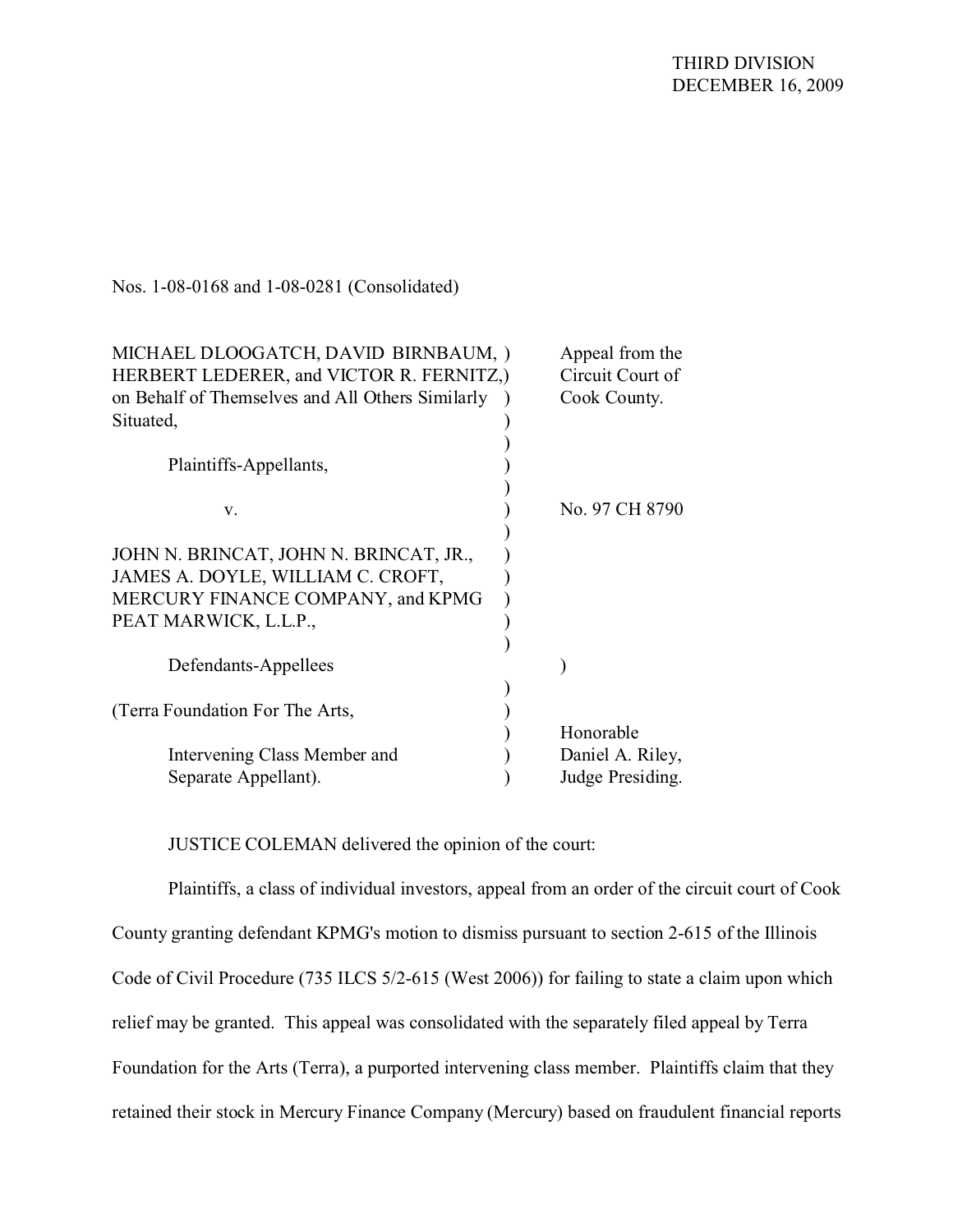prepared by Mercury's auditor, KPMG, and suffered pecuniary damage as a result of the fraud. KPMG is the only remaining defendant. On appeal, plaintiffs argue that the trial court erred in dismissing their fourth amended complaint because they adequately plead reliance and damage to maintain their common law fraud claim; they are not required to plead the precise method to be used at trial to calculate damages; and the fourth amended complaint does pled a method of calculating damages. Terra joined in plaintiffs' arguments and wrote separately to further argue in support of an alternate measure of out-of-pocket damages articulated by plaintiffs. Defendant contends that plaintiffs' theories for calculating damages are invalid, reliance has not sufficiently been pled, and the complaint only asserts derivative claims.

The instant appeal presents a case of first impression in Illinois. Our courts have never considered whether the "holder" of securities may bring a common law fraud claim and what the pleading requirements are for such a claim, as well as which method of calculating damages is appropriate. For the reasons set forth below, we affirm the trial court's order dismissing the complaint.

# PROCEDURAL BACKGROUND

Prior to February 23, 1994, the members of the class purchased publicly traded common stock in Mercury Finance Company. Mercury was a consumer finance company engaged in the business of purchasing individual installment sales finance contracts from automobile dealers, extending short-term installment loans to consumers, and selling credit insurance. Defendant KPMG is an accounting firm that Mercury hired to perform audits of Mercury's financial statements from 1993 to 1997. On January 29, 1997, Mercury publicly reported that the financial reports from 1993 to 1996 had been overstated due to accounting errors. That same day the New

-2-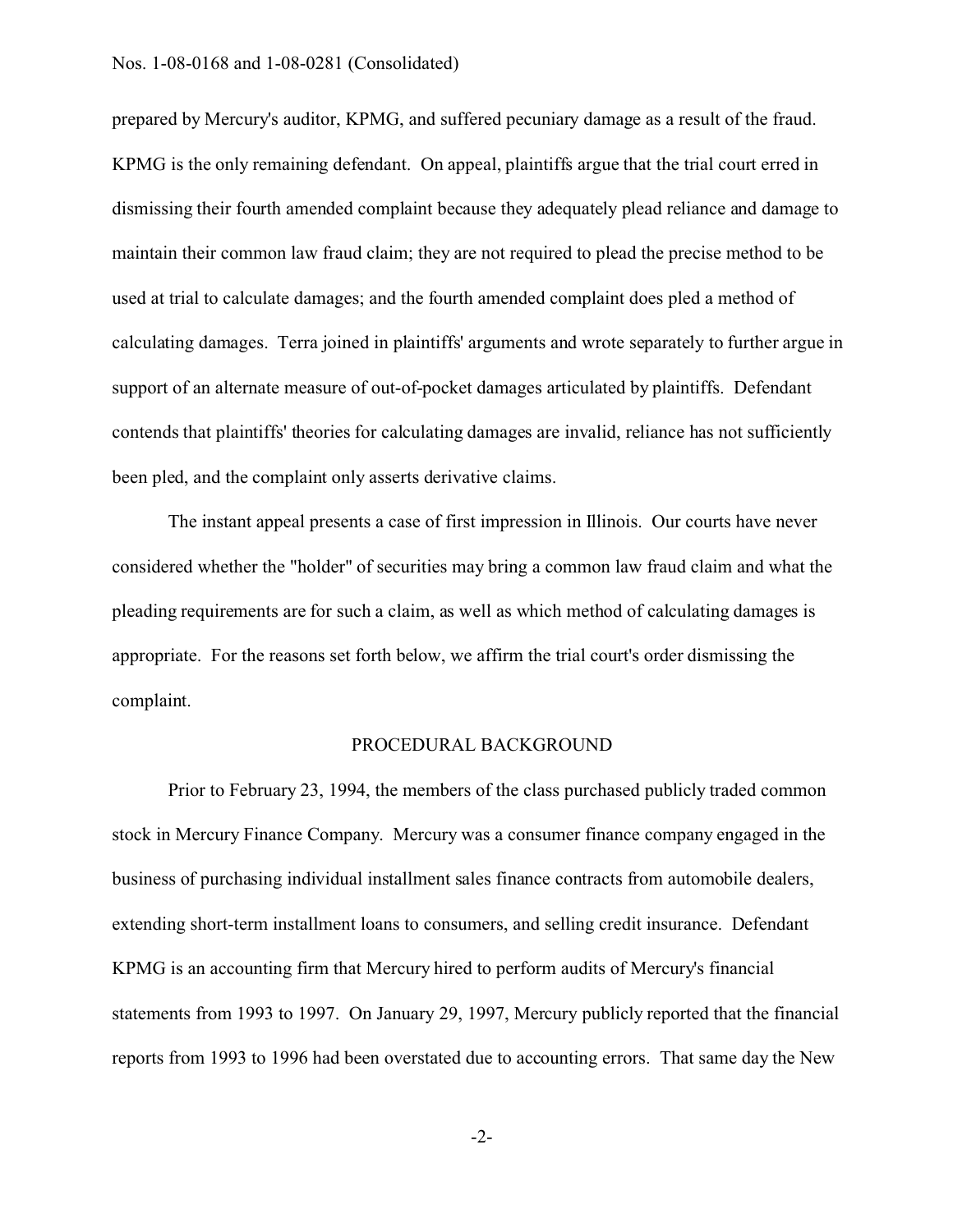York Stock Exchange suspended trading on Mercury stock. On January 28, 1997, the stock was trading at \$14.875 per share. When trading of Mercury stock reopened on January 31, 1997, the price had dropped to \$2.125 per share.

On July 16, 1996, plaintiffs filed a class action complaint against Mercury's chief executive officer and directors, Mercury, and KPMG alleging negligence, negligent misrepresentation, breach of fiduciary duty (except against KPMG), and common law fraud. The original complaint was dismissed and plaintiffs filed a first amended complaint alleging negligence, negligent misrepresentation, and common law fraud as well as a count against KPMG for aiding and abetting the perpetration of a fraud. William C. Croft, one of Mercury's outside directors, was dismissed. Mercury was also dismissed after filing for bankruptcy protection.

KPMG filed a motion to dismiss the first amended complaint. During argument on the motion, the trial court *sua sponte* raised the issue of federal preemption based upon the Securities Exchange Act of 1934. Although all the parties agreed that plaintiffs' claims were not preempted, the trial court dismissed on that basis.

Plaintiffs appealed the order dismissing the first amended complaint and this court reversed and remanded after concluding that the claim was not preempted by federal law. In *Dloogatch v. Brincat,* No. 1–98–3139 (1999) (unpublished order under Supreme Court Rule 23), this court explicitly stated that it expressed no opinion on whether any of plaintiffs' allegations were sufficient to withstand a motion to dismiss.

Following remand to the trial court, defendant filed another motion to dismiss, which was denied as to negligence, negligent misrepresentation and fraud, but was granted on the count KPMG for aiding and abetting a fraud.

-3-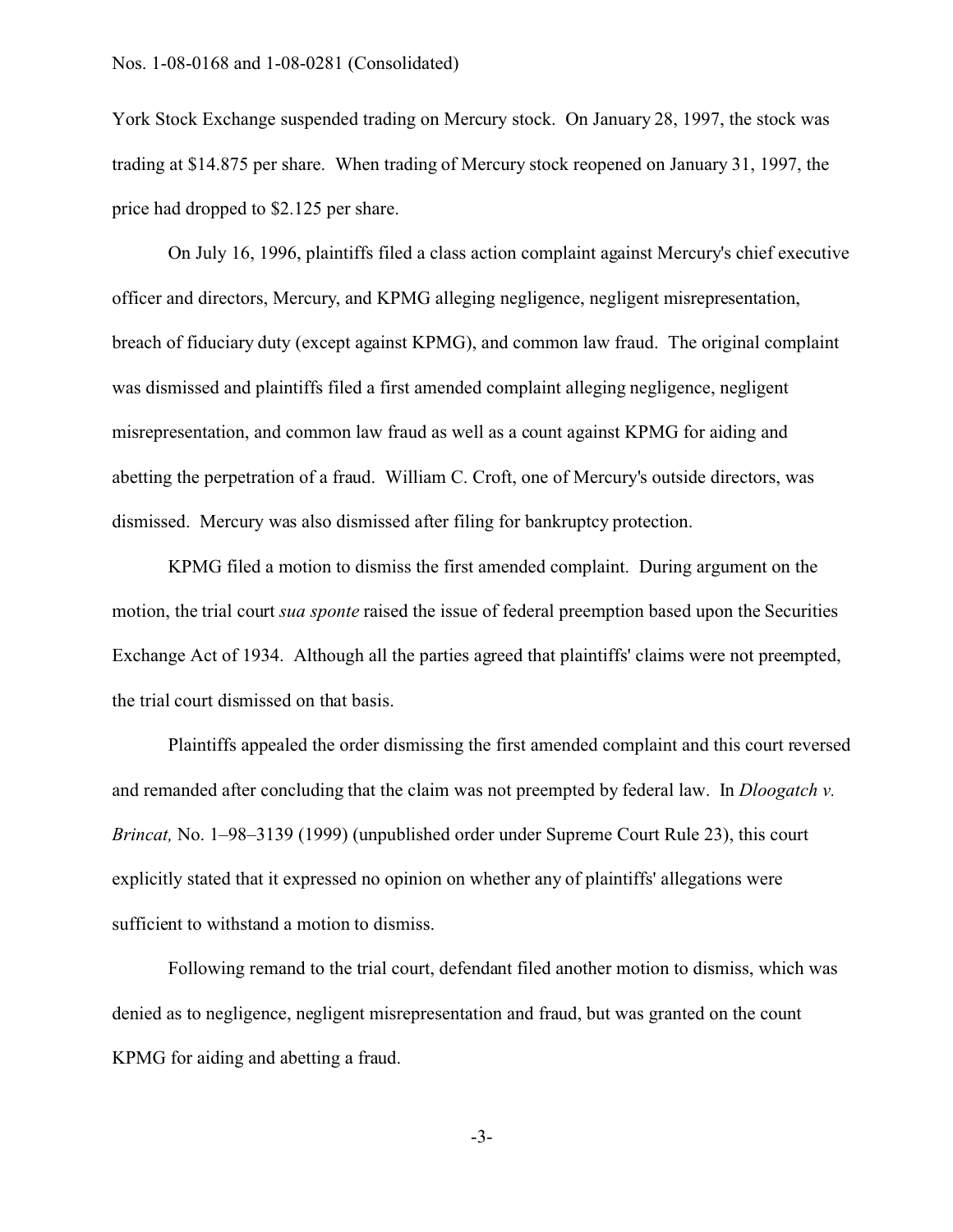On December 7, 1999, plaintiffs reached a settlement with Mercury's bankruptcy estate and the directors and officers. Plaintiffs filed a motion to certify the class. Judge McGann granted the motion and certified the class.**<sup>1</sup>** In the order certifying the class, Judge McGann stated that the court need not determine the appropriate measure of damages at that instant, but the "benefit of the bargain" was not the appropriate measure in this case.

KPMG filed a motion to dismiss plaintiffs' second amended complaint, which the trial court granted. The trial court directed plaintiffs to replead certain allegations to make it clear that they were only being pled to preserve the record. The trial court also instructed plaintiffs that Baughman needed to specify the value of his stock at the time the fraud began and the price at which he sold it. The trial court rejected the "benefit of the bargain" and the "yardstick" alternative as appropriate measures of damages. In its order dismissing the second amended complaint, the trial court stated generally that in "holder claims" plaintiffs could plead damage through "allegations that demonstrate out of pocket damages proximately caused by the fraudulent inducement to refrain from selling."

On September 20, 2005, plaintiffs filed the third amended complaint. Defendants filed a motion to dismiss, which the trial court denied in substantial part with directions to further comply with the previous order to "clean up" the complaint. In its order, the trial court noted that plaintiffs complied with the court's previous directions regarding pleading damage by alleging two methods of measuring "out-of-pocket" damages. The trial court also ruled that "benefit of the bargain" was an inappropriate measure of damages based on the Illinois Supreme Court's then-recent decision in

**<sup>1</sup>** David Baughman replaced Michael Dloogatch as class representative after the trial court granted KPMG's motion for summary judgment and dismissed Dloogatch.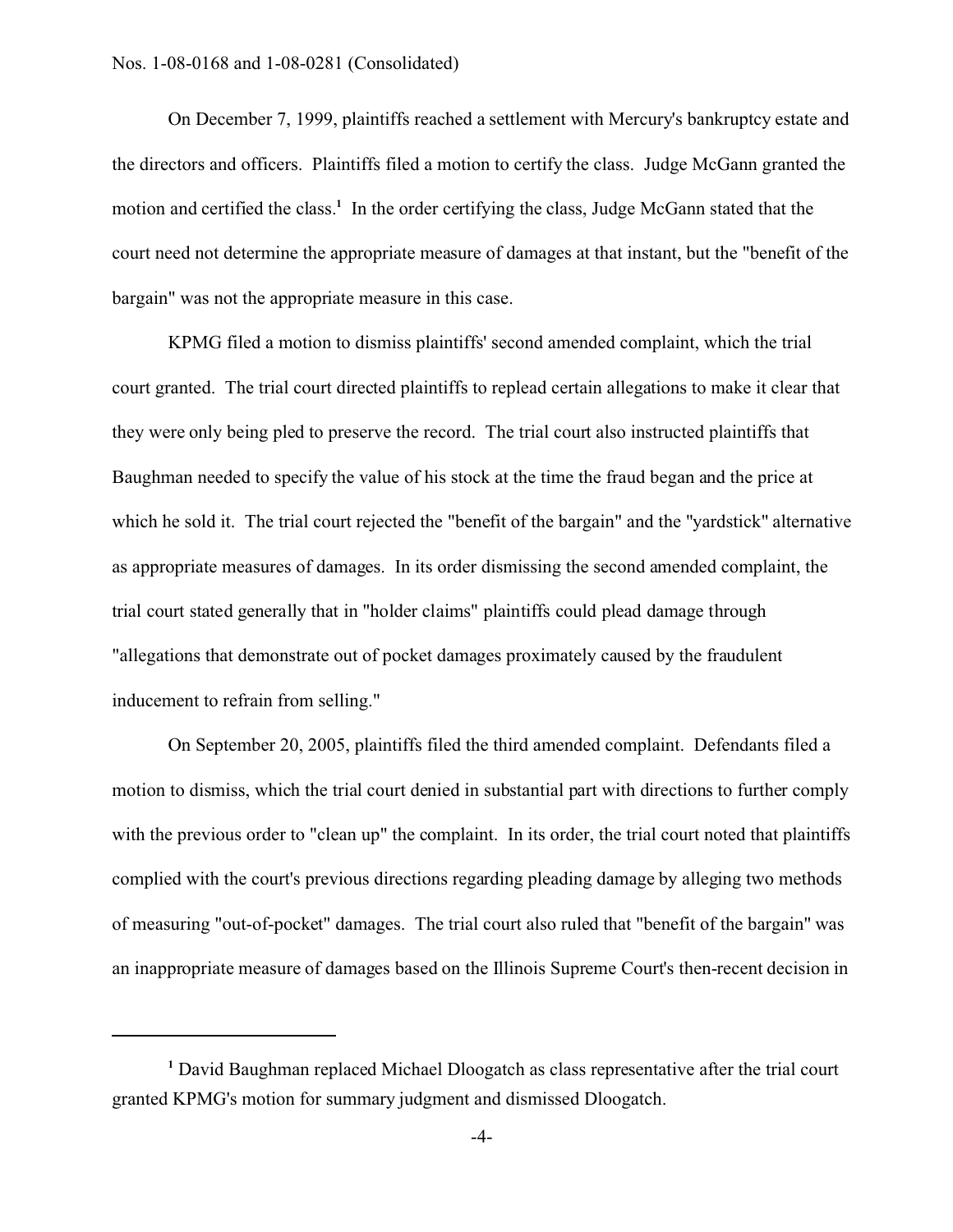*Price v. Philip Morris, Inc.,* 219 Ill. 2d 182 (2005). The trial court further directed the parties to brief the issue of whether *Merrill Lynch, Pierce, Fenner & Smith v. Dabit*, 547 U.S. 71, 164 L. Ed. 2d 179, 126 S. Ct. 1503 (2006), preempted plaintiffs' claim based on the Securities Litigation Uniform Standards Act (SLUSA) (15 U.S.C. §78bb (2000)).

Plaintiffs filed their fourth amended complaint on February 27, 2007. Defendants filed a motion to dismiss the complaint. In the motion, defendants acknowledged that plaintiffs had complied with the trial court's instructions for amending the complaint, but argued that substantively the complaint was the same and still did not state a cause of action. KPMG further argued that plaintiffs' claims were preempted by SLUSA.

On December 19, 2007, the trial court granted KPMG's motion to dismiss. The trial court rejected the argument that SLUSA preempted plaintiffs' claims because plaintiffs had filed the cause of action prior to the enactment of SLUSA and, therefore, it did not apply. The trial court found that although plaintiffs had complied with previous pleading instructions, under no circumstances could plaintiffs adequately plead "any damage that was proximately caused by KPMG's misrepresentations." Plaintiffs' current appeal is from this order dismissing their fourth amended complaint.

# DISCUSSION

As a preliminary note, plaintiffs' proposed cause of action, the "holder claim," would be preempted by the SLUSA, which prohibits class action lawsuits under state law that allege fraudulent misrepresentations or omissions in connection with the purchase or sale of a security, and which the United States Supreme Court held in *Merrill Lynch, Pierce, Fenner & Smith Inc. v. Dabit*, 547 U.S. 71, 89, 164 L. Ed. 2d 179, 194, 126 S. Ct. 1503, 1515 (2006), applies equally to

-5-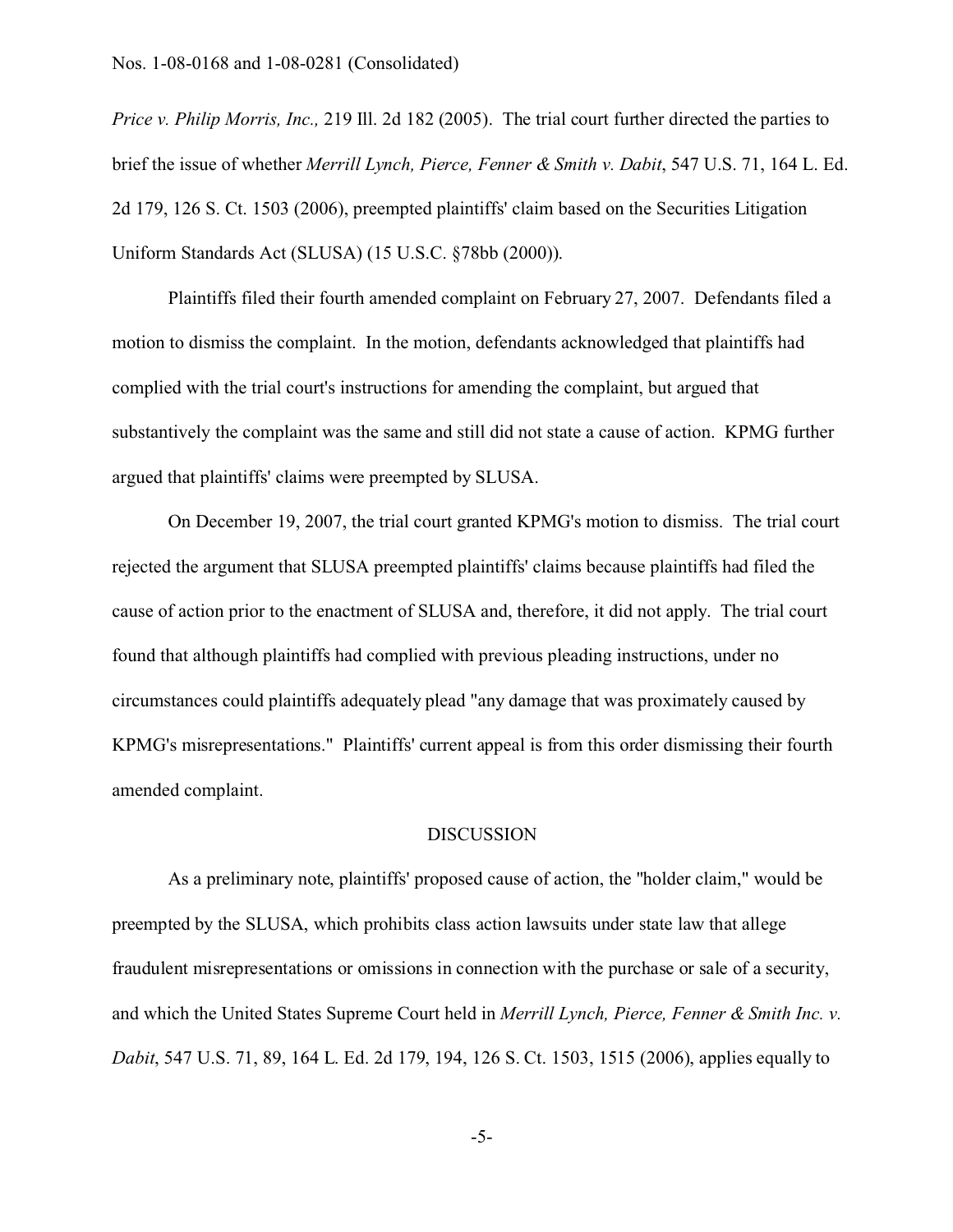"holder claims." Not only was the present case filed prior to the enactment of SLUSA, it is unclear from the record whether the purported class has 50 or more members. Thus, had the present cause of action accrued after the enactment of SLUSA and the class had more than 50 members, it would be preempted.

Pursuant to section 2-615 of the Illinois Code of Civil Procedure (735 ILCS 5/2-615 (West 2006)), a motion to dismiss challenges the legal sufficiency of the complaint. On review, the question is "whether the allegations of the complaint, when construed in the light most favorable to the plaintiff, are sufficient to establish a cause of action upon which relief can be granted." *Vitro v. Mihelcic,* 209 Ill. 2d 76, 81 (2004). All facts apparent from the face of the pleadings, including any exhibits attached thereto, must be considered. *Beahringer v. Page*, 204 Ill. 2d 363, 365 (2003). A cause of action should not be dismissed under section 2-615 unless it is clearly apparent that no set of facts can be proved that would entitle the plaintiff to recovery. *Marshall v. Burger King Corp.,* 222 Ill. 2d 422, 429 (2006). The standard of review is *de novo*. *Vitro*, 209 Ill. 2d at 81.

The elements of a cause of action for fraudulent misrepresentation (sometimes called "fraud" or "deceit") are: "(1) [a] false statement of material fact (2) known or believed to be false by the party making it; (3) intent to induce the other party to act; (4) action by the other party in reliance on the truth of the statement; and (5) damage to the other party resulting from that reliance." *Soules v. General Motors Corp.,* 79 Ill. 2d 282, 286 (1980).

Here, the parties dispute the sufficiency of the pleadings only as to the elements of "reliance" and "damage." No court in Illinois has, as of yet, decided whether holders of securities even have a cognizable claim based on common law fraud.**<sup>2</sup>** Thus, Illinois courts have not

**<sup>2</sup>** In *Cashman v. Coopers & Lybrand,* 251 Ill. App. 3d 730 (1993), this court addressed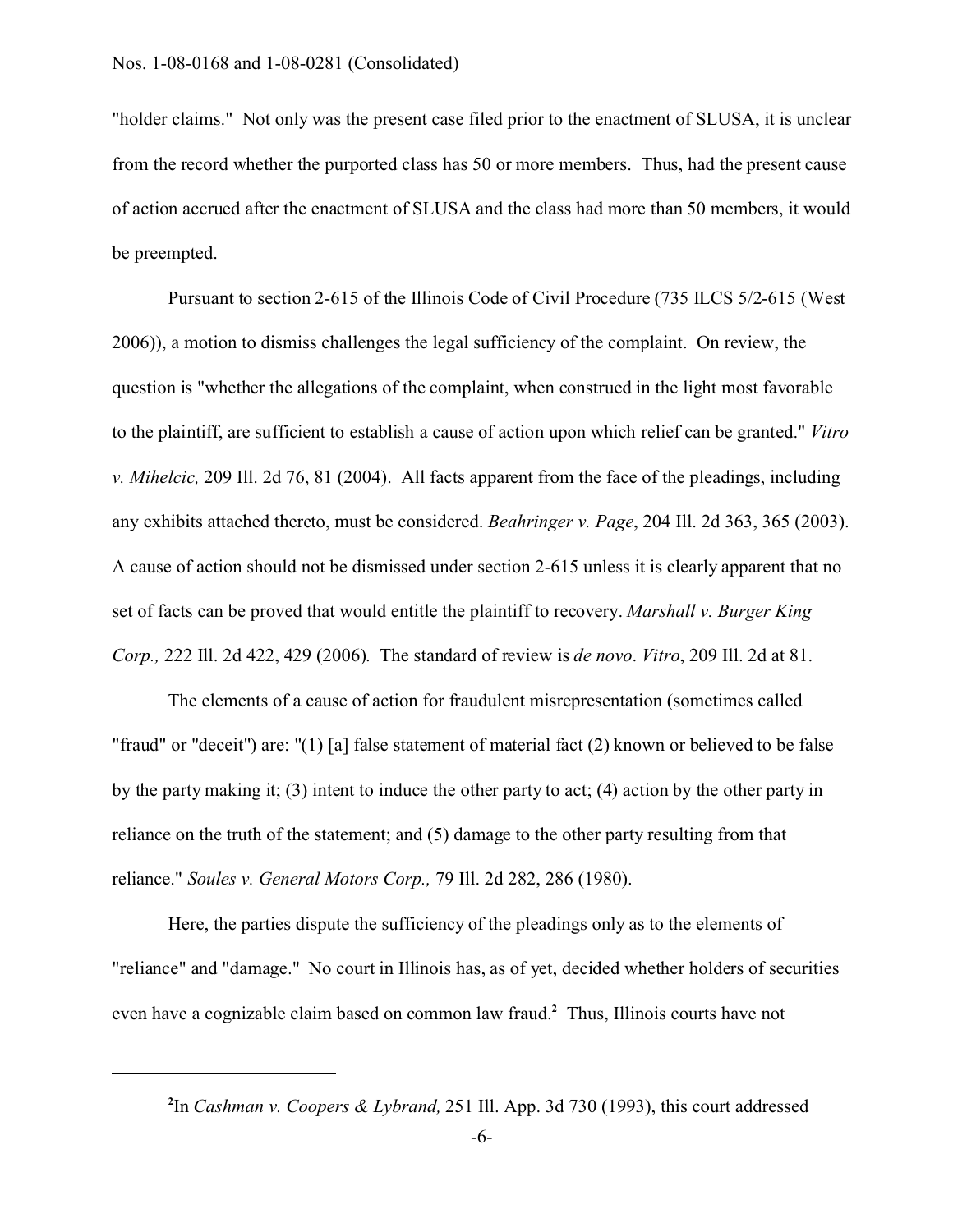determined the pleading requirements to state such a claim. However, our supreme court has held that common law fraud demands a "higher standard" when it comes to pleading. *Board of Education v. A, C & S, Inc.,* 131 Ill. 2d 428, 457 (1989). " 'The facts which constitute an alleged fraud must be pleaded with specificity and particularity, including "what misrepresentations were made, when they were made, who made the representations and to whom they were made." [Citation.]' " *Prime Leasing, Inc. v. Kendig*, 332 Ill. App. 3d 300, 309 (2002). Failure to prove justifiable reliance is fatal to claims of fraudulent misrepresentation. *Schrager v. North Community Bank,* 328 Ill. App. 3d 696, 709 (2002).

The United States Supreme Court has considered whether a private cause of action exists for stockholders alleging violation of Securities Exchange Commission Rule 10b-5 (17 C.F.R. § 240.10b-5 (1973)) where they have neither purchased nor sold any of the shares. *Blue Chip Stamps v. Manor Drug Stores,* 421 U.S. 723, 44 L. Ed. 2d 539, 95 S. Ct. 1917 (1975). The court refused to recognize such a claim. Although *Blue Chip Stamps* concerns the viability of a "holder claim" for violation of federal law and not for common law fraud on a state claim, the United States Supreme Court's reasoning for prohibiting such a cause of action is relevant to the present discussion. In *Blue Chip Stamps,* the court explained:

whether a group of shareholders had standing to sue in a private cause of action a corporation's outside accountant for breach of contract and breach of fiduciary duty where the corporation's stock lost all its value as a result of accounting errors. *Cashman*, 251 Ill. App. 3d at 732-33. This court found that the shareholders did not have standing to sue the accountant because they alleged an injury to the corporation that affected them only indirectly. *Cashman,* 251 Ill. App. 3d at 736.

-7-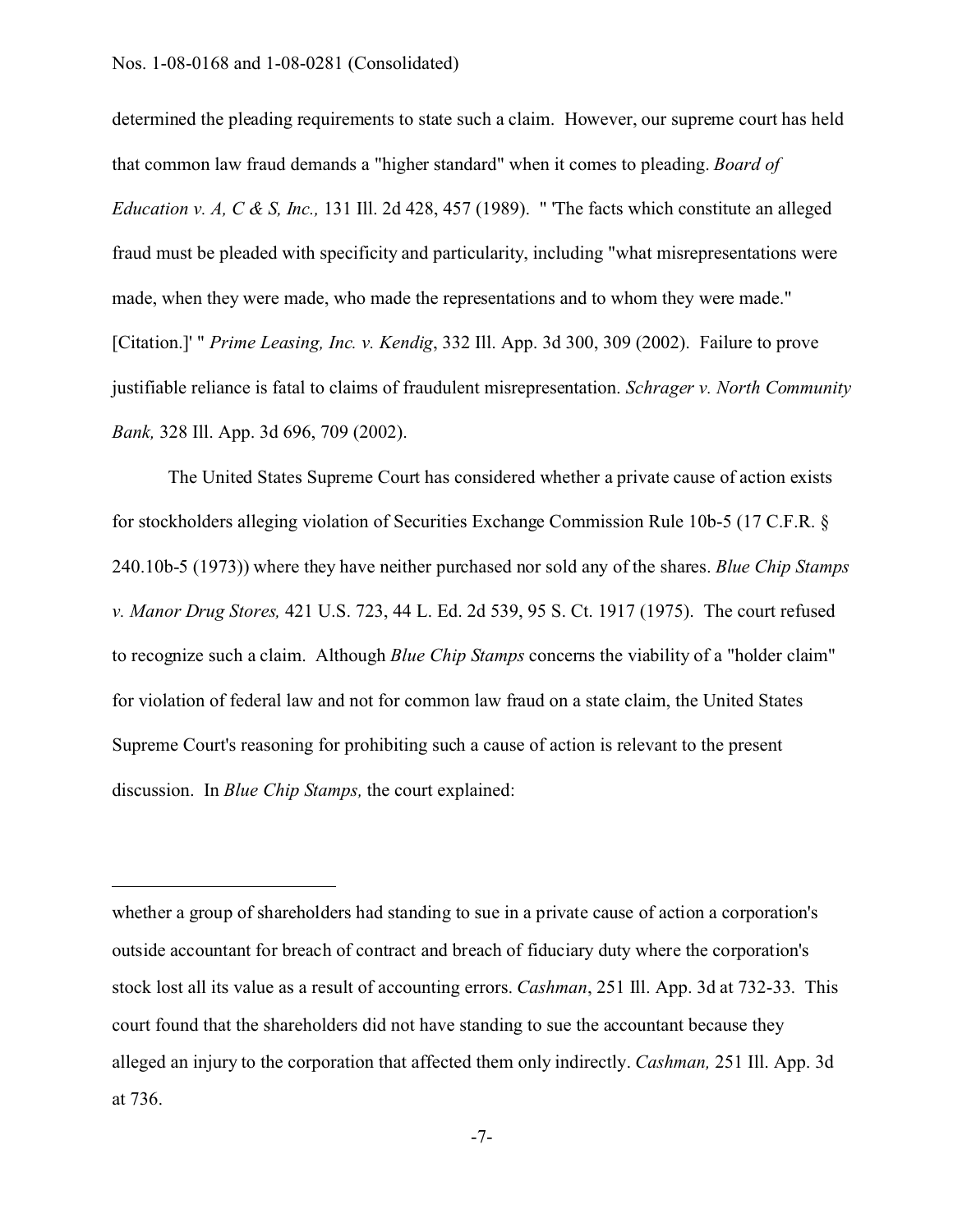"The manner in which the defendant's violation caused the plaintiff to fail to act could be as a result of the reading of a prospectus, as respondent claims here, but it could just as easily come as a result of a claimed reading of information contained in the financial pages of a local newspaper. Plaintiff's proof would not be that he purchased or sold stock, a fact which would be capable of documentary verification in most situations, but instead that he decided *not* to purchase or sell stock. Plaintiff's entire testimony could be dependent upon uncorroborated oral evidence of many of the crucial elements of his claim, and still be sufficient to go to the jury. The jury would not even have the benefit of weighing the plaintiff's version against the defendant's version, since the elements to which the plaintiff would testify would be in many cases totally unknown and unknowable to the defendant. The very real risk in permitting those in respondent's position to sue under Rule 10b*-*5 is that the door will be open to recovery of substantial damages on the part of one who offers only his own testimony to prove that he ever consulted a prospectus of the issuer, that he paid any attention to it, or that the representations contained in it damaged him." (Emphasis in original.) *Blue Chip Stamps,* 421 U.S. at 746, 44 L. Ed. 2d at 555, 95 S. Ct. at 1930.

-8-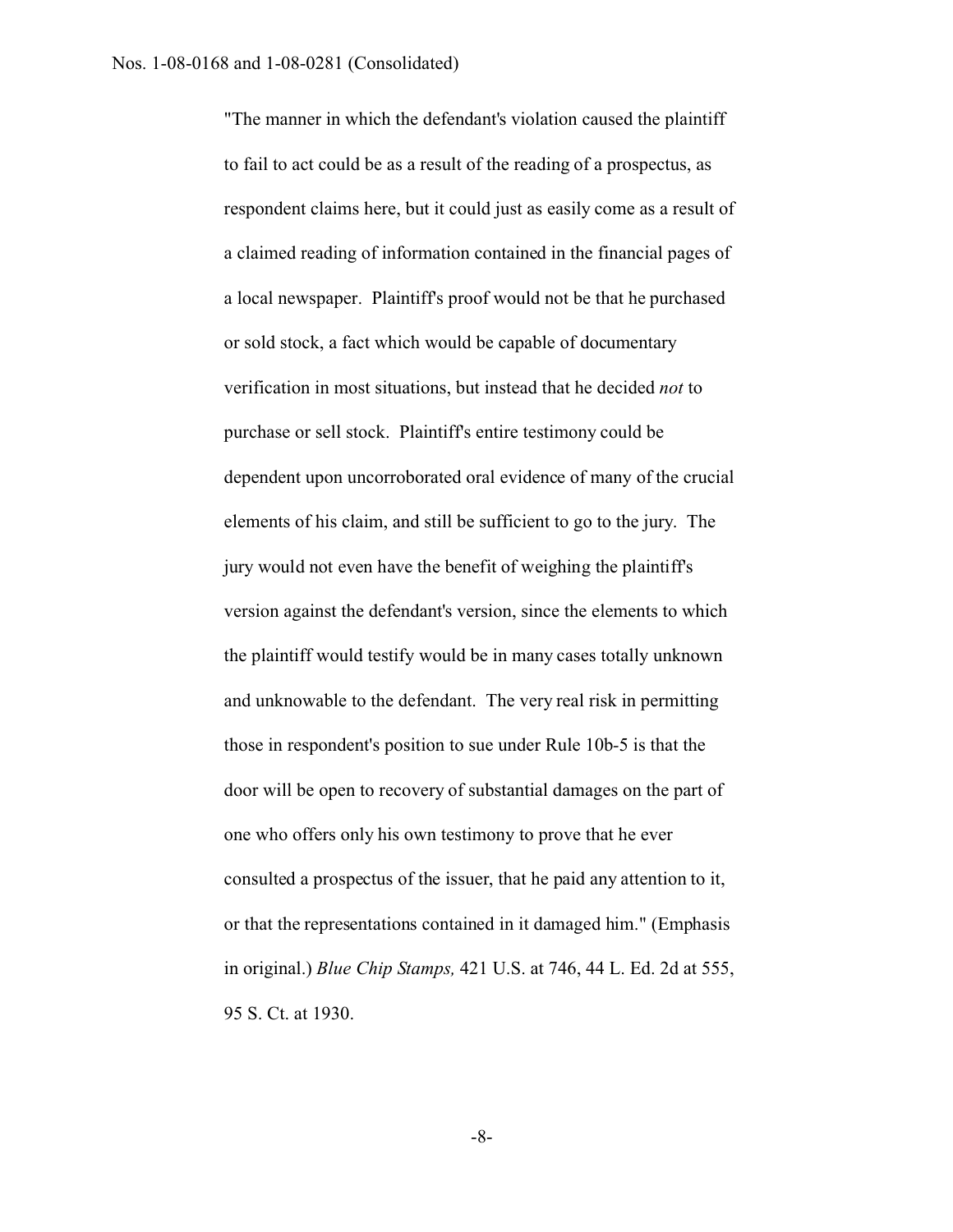The only case applying Illinois law in a "holder claim" did not decide whether such a claim was cognizable under Illinois law, but dismissed the complaint for failure to adequately plead a theory of damages or reliance. *Amzak Corp. v. Reliant Energy, Inc.,* No. 03–0877, slip op. at 19 n.3 (N.D. Ill. August 19, 2004). That case presented a similar factual situation to the present one. In *Amzak*, the plaintiffs alleged that the defendants had made false and misleading statements and that those statements artificially inflated Reliant Energy's stock price during the August 2, 1999, to May 10, 2002, time period inducing the plaintiffs to hold their stock rather than sell it. *Amzak Corp.*, slip op. at 6. The court in *Amzak* found the plaintiffs' allegations of reliance insufficiently particular because there was not, for example, "a particular allegation that an act of reliance (such as plaintiffs' declining to sell their shares via forward sale contracts) was influenced by any alleged misrepresentation." *Amzak Corp.*, slip op. at 18.

Plaintiffs do not cite any cases from any jurisdiction in which a court has both recognized a "holder claim" and upheld such a claim as viable past the pleading stage. In one of the few cases recognizing "holder claims," *Small v. Fritz Companies, Inc.*, the sole issue before the California Supreme Court was whether California should recognize a cause of action by persons wrongfully induced to hold stock instead of selling it. *Small v. Fritz Cos.*, 30 Cal. 4th 167, 171, 65 P.3d 1255, 1256, 132 Cal. Rptr. 2d 490, 492 (2003). The court concluded that California law should allow a holder's action for fraud or negligent misrepresentation. In *Small*, the court reasoned that California has long acknowledged that if the effect of misrepresentation is to induce forbearance- to induce persons not to take action--and those persons are damaged as a result, they have a cause of action for fraud or negligent misrepresentation. However, that court limited the cause of action to stockholders who can make a *bona fide* showing of actual reliance upon the misrepresentations,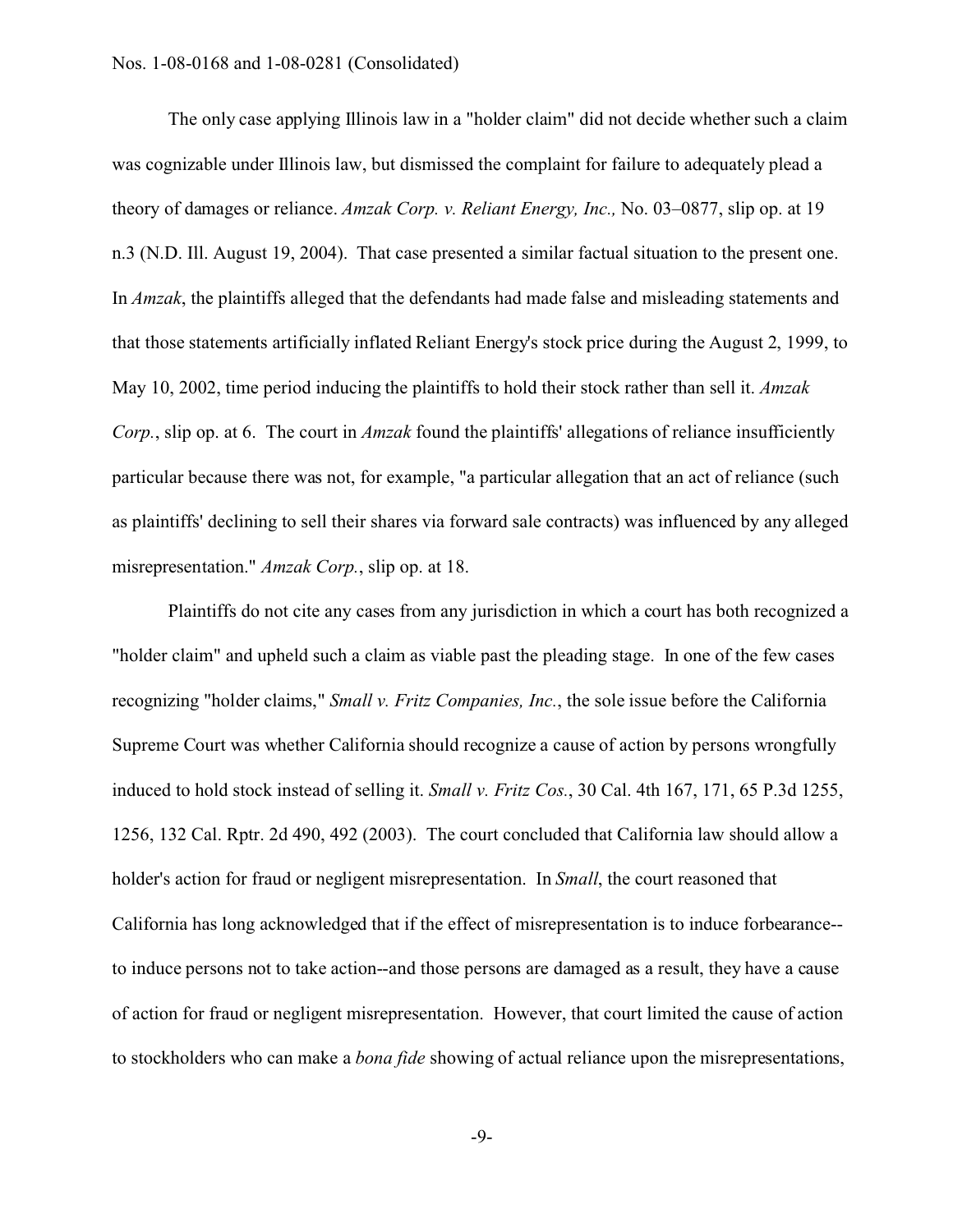and remanded with leave to amend the complaint because the plaintiff failed to plead reliance with sufficient specificity to show that he can meet that requirement. *Small*, 30 Cal. 4th at 171, 65 P.3d at 1257, 132 Cal. Rptr. 2d at 492. The court went on to state that: "In a holder's action a plaintiff must allege specific reliance on the defendants' representations: for example, that if the plaintiff had read a truthful account of the corporation's financial status the plaintiff would have sold the stock, how many shares the plaintiff would have sold, and when the sale would have taken place." *Small*, 30 Cal. 4th at 184, 65 P.3d at 1265, 132 Cal. Rptr. 2d at 503.

Plaintiffs argue that they adequately pled reliance because they pled that they relied on the statements by KPMG. In support of their argument they rely on *Schrager v. North Community Bank*, 328 Ill. App. 3d 696 (2002); however, in that case, the issue was whether the plaintiff's reliance was justifiable, not whether the plaintiff had sufficiently pled reliance. Thus, beyond the general statement of the elements of fraudulent misrepresentation, *Schrager* is of limited instructive value.

Here, plaintiffs' fourth amended complaint alleges, in pertinent part, that "[a]s a result of these misrepresentations, plaintiffs and the Class held their Mercury common stock believing Mercury to be in sound financial condition, only to experience dramatic and substantial losses when the truth about Mercury's poor financial condition was disclosed on January 29, 1997." Throughout the complaint, plaintiffs make similar statements to the effect of "plaintiffs relied on KPMG's audit opinion letters."

As in *Amzak* and *Small*, we find that plaintiffs have not pled reliance with sufficient specificity and particularity to withstand the motion to dismiss, whether or not this court decides to recognize "holder claims." The allegation that plaintiffs "relied" without more is simply a

-10-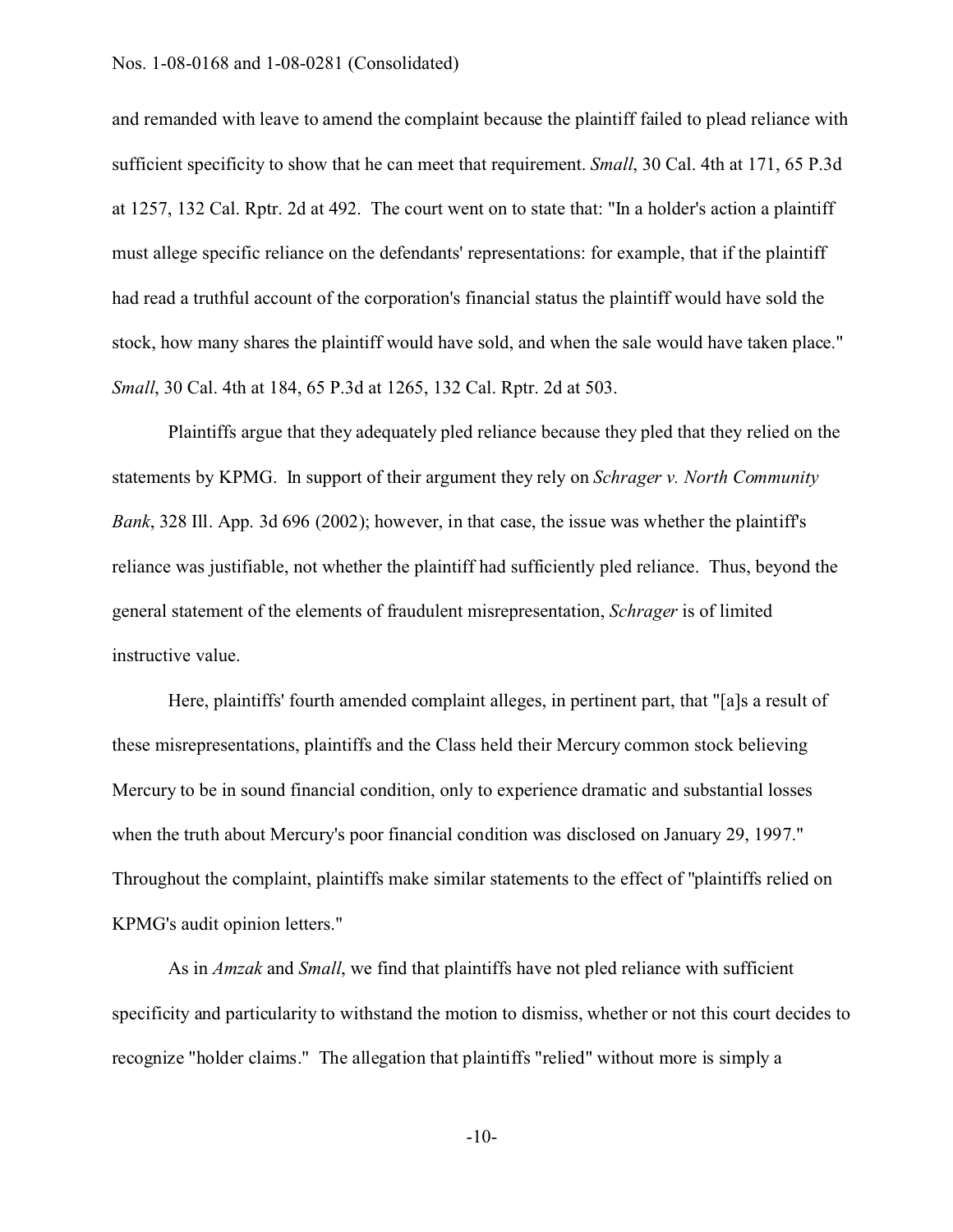conclusory statement that gives no insight into facts that plaintiffs would ever be able to prove supporting that claim. See *Anderson v. Vanden Dorpel,* 172 Ill. 2d 399, 408 (1996) (in opposing a motion to dismiss under section 2-615, a plaintiff cannot rely on mere conclusions of law or fact unsupported by specific factual allegations). As the California Supreme Court put it in *Small*, "[t]he plaintiff must allege actions, as distinguished from unspoken and unrecorded thoughts and decisions, that would indicate that the plaintiff actually relied on the misrepresentations." *Small*, 30 Cal. 4th at 184, 65 P.3d at 265, 132 Cal. Rptr. 2d at 503. Therefore, we conclude that plaintiffs have failed to allege sufficient facts to state a cause of action, and such factual deficiencies may not be cured by liberal construction. See *Knox College v. Celotex Corp.,* 88 Ill. 2d 407, 427 (1981).

Plaintiffs have also failed to adequately allege the element of damage. With regard to damage, plaintiffs contend that they were only required to plead "damage," that is, that they allege facts to show that they suffered a loss as a result of KPMG's misrepresentations. Plaintiffs argue that they were not required to plead a legal theory for measuring damages, and even if they were required to do so, they did plead a method of calculating damages. The trial court disagreed and dismissed plaintiffs' complaint because it did not adequately allege facts to show they suffered a loss as a result of KPMG's misrepresentations.

The fourth amended complaint sets forth four methods of calculating damages. First, the "benefit of the bargain" measure, which entails placing plaintiffs in the same financial condition they would have been in if the misrepresentations had in fact been true. Thus, in the present case this method would measure the value of the stock prior to disclosure (\$14.875 per share on January 28, 1997) minus the value of the stock after the disclosure (\$2.125 per share on

-11-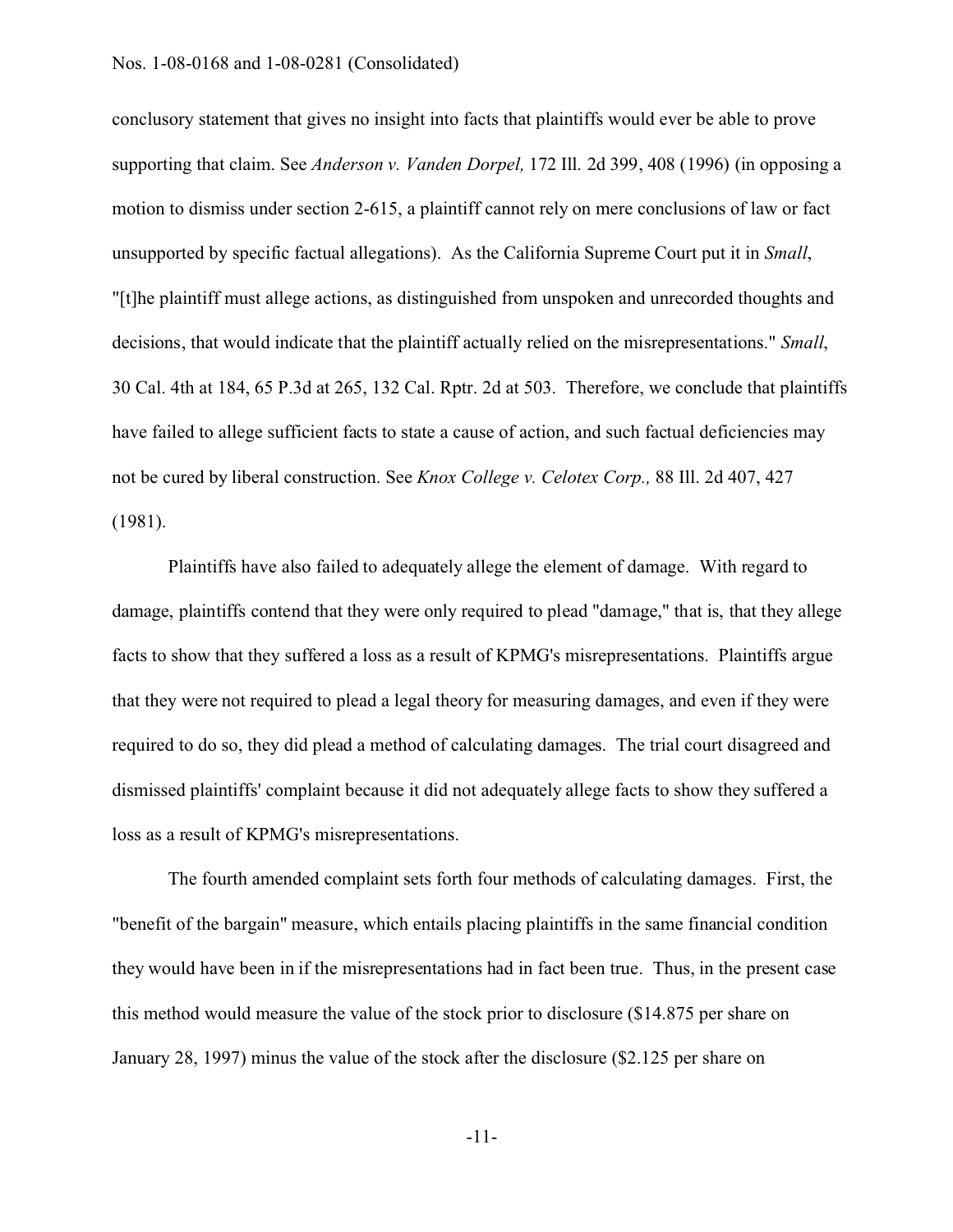January 31, 1997). Plaintiffs also allege three alternative "out-of-pocket" methods for measuring damages. The tax-basis measure involves determining the initial acquisition price and subtracting the value after the truth was disclosed (*i.e.*, calculating: acquisition price - value after disclosure + proceeds from the sale of the stock). The first "pecuniary loss" measure equals "the difference between the value of what he has received in the transaction and its purchase price or other value given to it." The second "pecuniary loss" value "should be measured either as the value of Mercury stock on the day that each received, read and relied upon the first fraudulent document (per Exhibit A the closing price on February 22, 1994, was \$16 per share) or the value of the stock the day prior to the truth being disclosed (the last day of reliance) (per Exhibit A the closing price on January 28, 1997 was \$14.875 per share) minus the value plaintiffs and the Class ultimately received subsequent to disclosure of the truth."**<sup>3</sup>**

Generally, a plaintiff is not required to plead a legal theory for calculating damages in the complaint; plaintiffs must allege "damage," *i.e.,* a loss, hurt or harm which results from the injury. See *Giammanco v. Giammanco,* 253 Ill. App. 3d 750, 758 (1993). In the present case, it is necessary to show some method of calculating damage in order for plaintiffs to sufficiently allege a loss since securities fluctuate in value and plaintiffs neither purchased nor sold the stock during the alleged fraud. To find otherwise, would permit plaintiffs to plead damage in the same conclusory fashion that they pled reliance, (*i.e.,* we suffered a loss). As this court has stated in prior opinions: "Damage is an essential element of fraud. [Citation.] Absolute certainty about the

**<sup>3</sup>**Separate appellant and intervening class member Terra Foundation for the Arts wrote separately in support of the alternative measure of "out-of-pocket" damages (*i.e.,* the difference between the price of the shares the day before the fraud began, \$16 per share, and the price of the shares after the fraud was revealed, \$2 a share).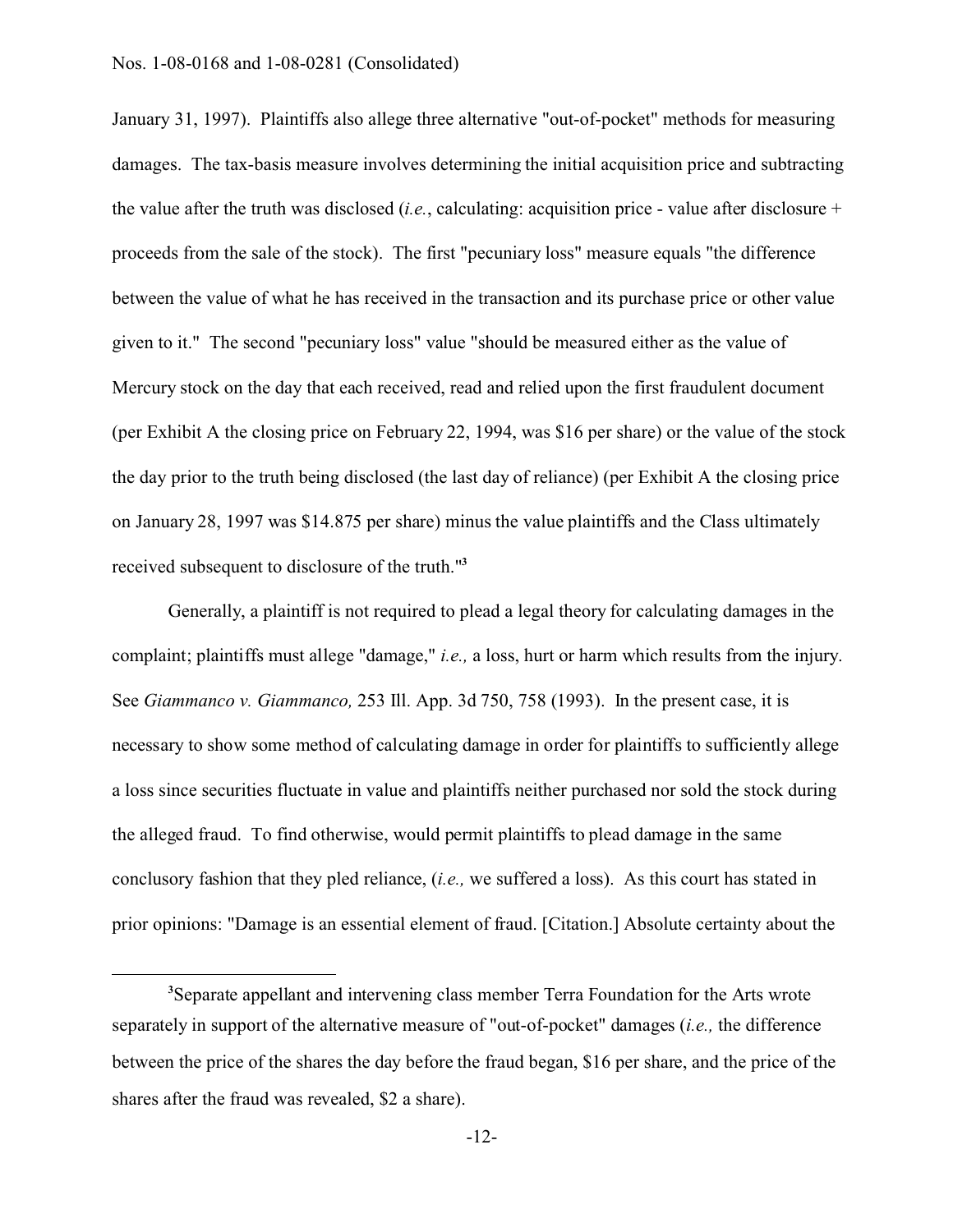amount of damage is not necessary to justify a recovery *if damage is shown*, but damages may not be predicated on 'mere speculation, hypothesis, conjecture or whim.' " (Emphasis added.) *City of Chicago v. Michigan Beach Housing Cooperative,* 297 Ill. App. 3d 317, 323 (1998), quoting *In re Application of Busse,* 124 Ill. App. 3d 433, 438-39 (1984). Moreover, the evidence must show a basis for computing damages with a "fair degree of probability." *Michigan Beach Housing Cooperative,* 297 Ill. App. 3d at 323.

Beyond the issue of whether plaintiffs' were required to plead a measure of damage, the methods of calculating damages that they have pleaded, illustrate that plaintiffs' loss derives not from the fraud *per se,* but from the *disclosure* of the misrepresentations and the subsequent correction in the market price of the stock. As a publicly traded company, Mercury was required to disclose the misstatements in its financial reports when they were discovered. See 17 C.F.R. §249.308 (2008). Although unfortunate for the holders of Mercury stock, the market provides no guarantee of profit even where a company is financially sound. Plaintiffs' real complaint is the diminution in value of their shares of stock.

In *Crocker v. FDIC*, 826 F.2d 347 (5th Cir. 1987), the Fifth Circuit Court of Appeals held that the holder plaintiffs had not suffered cognizable damage from holding stock during the period of alleged fraud, only to see the value of their shares decline after the fraud was revealed. That court concluded that, without the fraud, the plaintiffs "could never have realized the artificially high profit that they claim to have unjustly lost" and the plaintiffs were not entitled to the fraudinflated value. *Crocker*, 826 F.2d at 352.

Similarly, in *Chanoff v. United States Surgical Corp.,* 857 F. Supp. 1011, 1018 (D. Conn. 1994), the plaintiff shareholders alleged that they refrained from selling the stock because the

-13-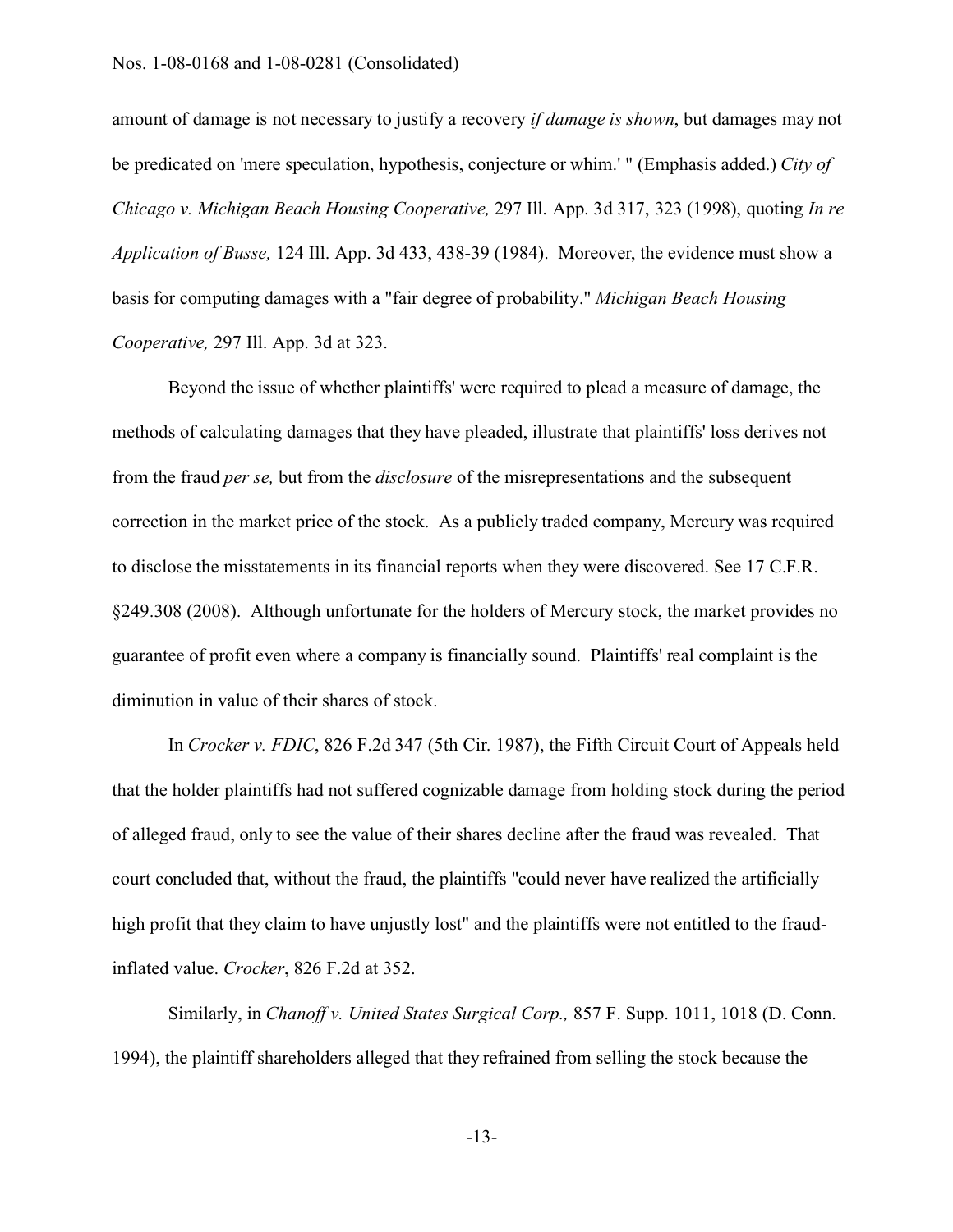defendant corporation's fraudulent failure to disclose certain information inflated the value of the stock. That court found that all of the plaintiff's claims for damages based on the plaintiff's failure to sell or hedge their stock failed because they were "too speculative to be actionable." *Chanoff*, 857 F. Supp. at 1018. There, as here, the defendants argue "that the plaintiffs have not alleged [a] cognizable loss because plaintiffs cannot claim the right to profit from what they allege was an unlawfully inflated stock value. In rebuttal, the plaintiffs argue that had the disclosures been timely made, in the early stages \*\*\* the market would not have responded [so] drastically as it did when the disclosures were made in 1993, thereby characterizing their loss as the difference in the impact of the disclosures on the market, not lost profits." *Chanoff*, 857 F. Supp. at 1018. That court stated that "this argument is merely a creative costume for the lost profits claim, which courts have clearly rejected." *Chanoff*, 857 F. Supp. at 1018.

Several cases from federal courts around the country have dismissed "holder claims" for a lack of damage since the losses derived from the revelation of the truth rather than the fraud itself. See, *e.g.*, *In re Enron Corp. Securities, Derivative & "ERISA" Litigation,* 490 F. Supp. 2d 784, 818 n.43 (S.D. Tex. 2007) (holding that Texas statutes expressly prohibited holder claims); *Arnlund v. Deloitte & Touche LLP,* 199 F. Supp. 2d 461, 487 (E.D. Va. 2002) (concluding that the claims of the retaining shareholders fail to adequately plead causation between the misrepresentation and the harm since the loss resulted from disclosure and not from fraud); *Arent v. Distribution Sciences, Inc.*, 975 F.2d 1370 (8th Cir. 1992) (holding that the plaintiff's claim failed because any loss was not caused by the failure to disclose or because they were unable to realize the true value of the stock, but because the true value of the stock was zero).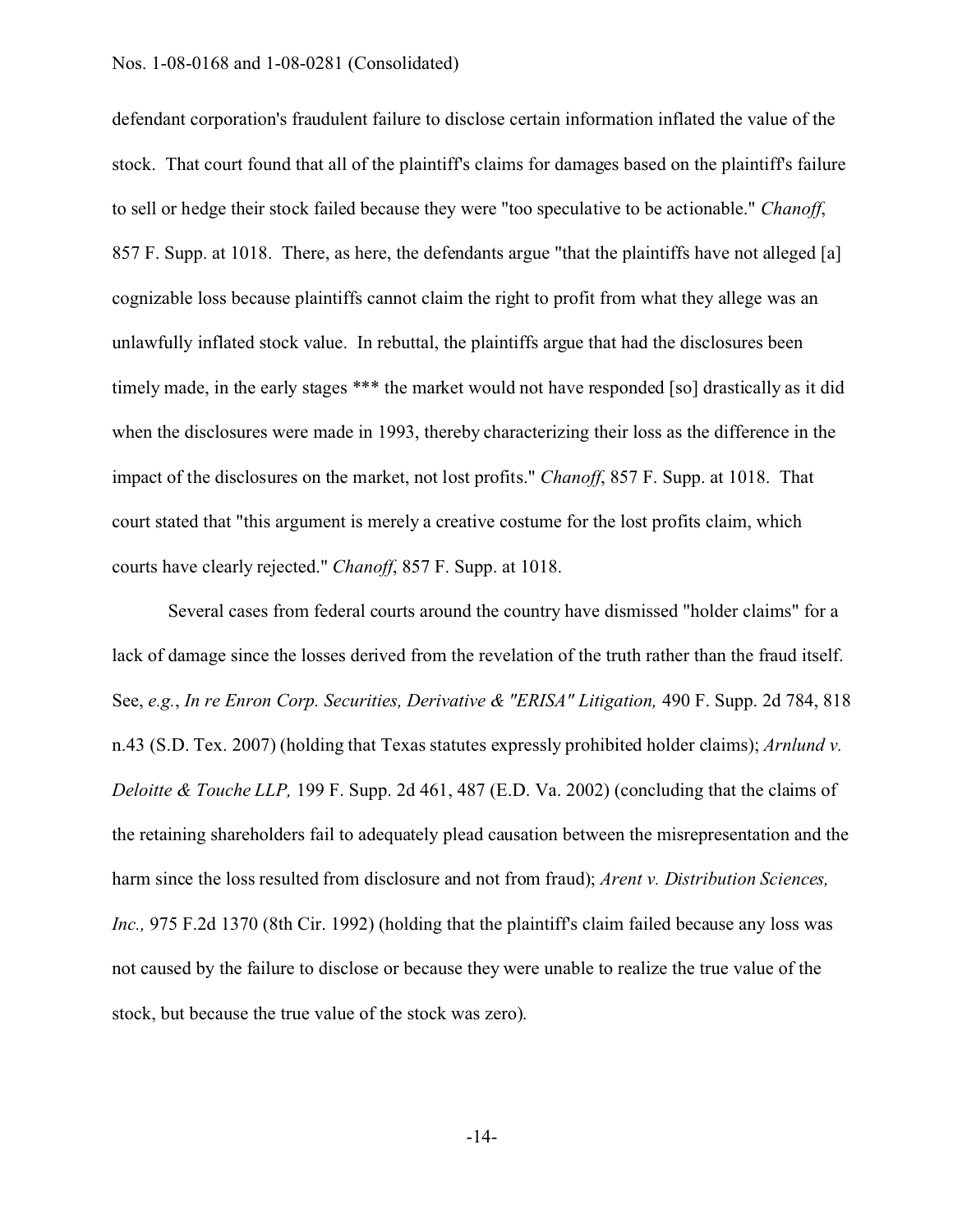The court in *Amzak,* the Northern District of Illinois case discussed above, also found the plaintiffs' allegations of damage insufficient to state a claim for fraud. The plaintiffs in *Amzak* claimed damages because, on May 10 and 13, 2002, in the wake of curative statements disclosing the round trip trades, Reliant Energy's stock fell from \$24.60 on May 9, 2002, to \$15.87 on May 14, 2002. The plaintiffs alleged that they would have sold the stock, but did not do so because of the alleged misrepresentations. The plaintiffs claimed damages in two ways: (1) they refrained from selling the shares due to the inflated stock price from the misrepresentation; and (2) they had to make payments to their lenders to prevent them from selling the stock. The *Amzak* court found both theories flawed because the first theory "essentially complains that they did not sell the stock while its price was artificially (and allegedly fraudulently) inflated," and the second theory, which alleged out-of-pocket losses based on the price difference between the time of the "margin default buy-back" and the later sales after the fraud related collapse, would be nothing but a windfall to the plaintiffs.

The methods of calculating damages presented in the instant case likewise present potential for windfall to plaintiffs profiting from fraud-inflated stock prices. Despite members of our supreme court, in a plurality opinion in *Price v. Philip Morris, Inc.,* 219 Ill. 2d 182 (2005), indicating that "benefit-of-the-bargain" is the appropriate measure of damages in a fraud case, the present instance is not appropriate for that measure of damages because it would permit plaintiffs, who paid fair market value for their stock, to benefit from the fraud. Unlike the situation where a party has been induced to purchase something for an inflated price based on fraudulent statements, here plaintiffs paid fair market value and, thus, are not complaining that they overpaid for the stock, but instead that they suffered a loss when the market price of the stock fell after disclosure

-15-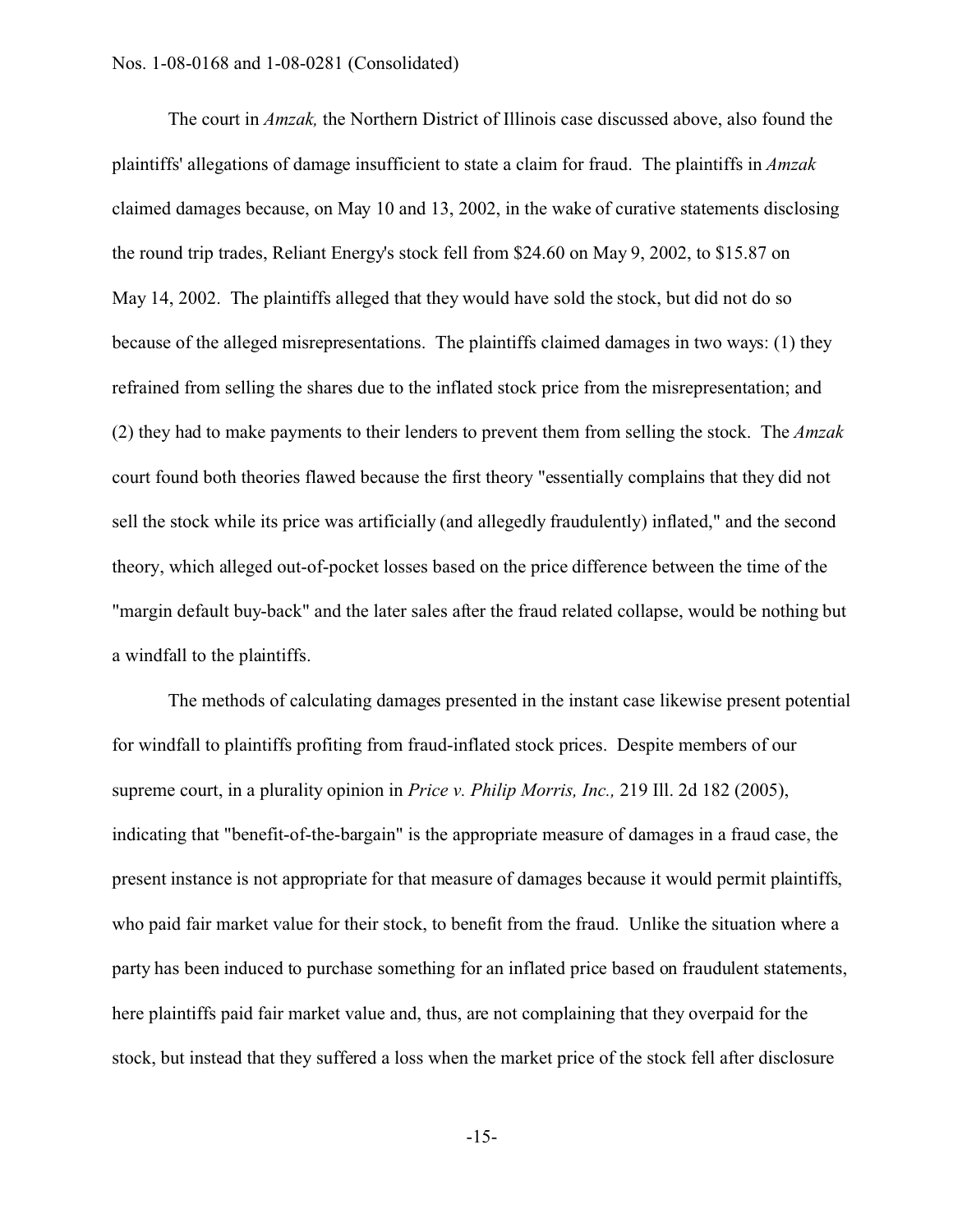of the fraud. Thus, if the "benefit of the bargain" method is used to calculate damages, it would allow plaintiffs to benefit from the fraudulently inflated price of the stock when they neither purchased nor sold the stock at that price.

Plaintiffs' measures for "out-of-pocket" losses are equally unavailing. Plaintiffs' first alternative bases its measure on plaintiffs' acquisition price, yet it is undisputed that plaintiffs paid fair market value for the shares when they were acquired; thus, that price has no causal relationship to the alleged misrepresentation. Plaintiffs' second alternative also uses purchase price to claim damage as the difference between the value received in the transaction and the purchase price; however, as with the first alternative, such a measure would have no causal relationship to the alleged misstatements. Plaintiffs' final proposed measure of damages, the value of the stock prior to disclosure of the fraud minus the value after disclosure, would give plaintiffs a windfall and allow them to profit from the fraud because, as observed by the Fifth Circuit in *Crocker*, plaintiffs could not have sold their stock at the artificially high price absent the fraud. Therefore, we find that plaintiffs have failed to adequately plead that they suffered a compensable loss as a result of the alleged fraud and not from its disclosure.

Based on the foregoing analysis, we conclude that plaintiffs have failed to adequately plead both reliance and damage and therefore fail to state a cause of action upon which relief may be granted. Accordingly, we affirm the trial court's order dismissing the complaint with prejudice.

Affirmed.

STEELE, J., concurs.

MURPHY, P.J., dissents.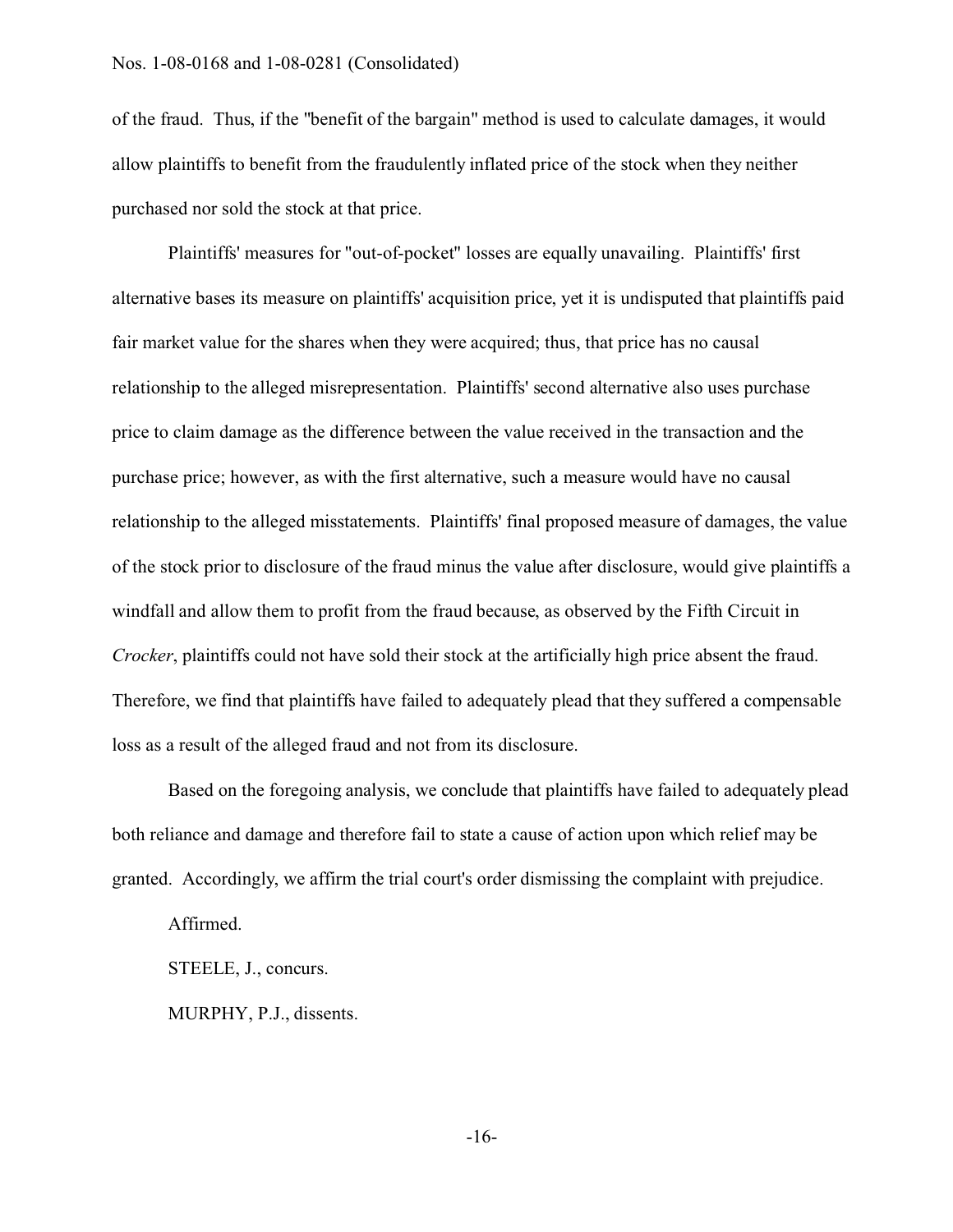PRESIDING JUSTICE MURPHY, concurring in part and dissenting in part:

I write separately because I would hold that a "holder" cause of action exists in Illinois. Section 525 of the Restatement (Second) of Torts provides, "One who fraudulently makes a misrepresentation of fact, opinion, intention or law for the purpose of inducing another to act *or to refrain from action in reliance* upon it, is subject to liability to the other in deceit for pecuniary loss caused to him by his justifiable reliance upon the misrepresentation." (Emphasis added.) Restatement (Second) of Torts §525, at 55 (1977). See also Restatement (Second) of Torts §531, at 66 (1977) ("One who makes a fraudulent misrepresentation is subject to liability to the persons or class of persons whom he intends or has reason to expect to act or to refrain from action in reliance upon the misrepresentation, for pecuniary loss suffered by them through their justifiable reliance in the type of transaction in which he intends or has reason to expect their conduct to be influenced"); 37 Am. Jur. 2d *Fraud & Deceit* §243 (1969) ("A person is entitled to damages resulting from inaction when an untrue statement is made with the intent to induce that person to refrain from acting, so long as it can be demonstrated that the false statement produce the inaction").

Illinois cases have also found claims of fraud based on a scheme designed to cause a person to refrain from acting. In *Schnidt v. Henehan*, 140 Ill. App. 3d 798 (1986), the plaintiffs alleged that the defendant, their attorney, falsely told them that he had arranged for necessary mortgage financing, that they relied on his statement and did not attempt to arrange financing on their own, and that the defendant told them they should not seek financing on their own or they would "screw up" the deal. The court concluded that the plaintiffs stated a cause of action for fraud, as his statement was made for the purpose of inducing the plaintiffs to "refrain from acting."

-17-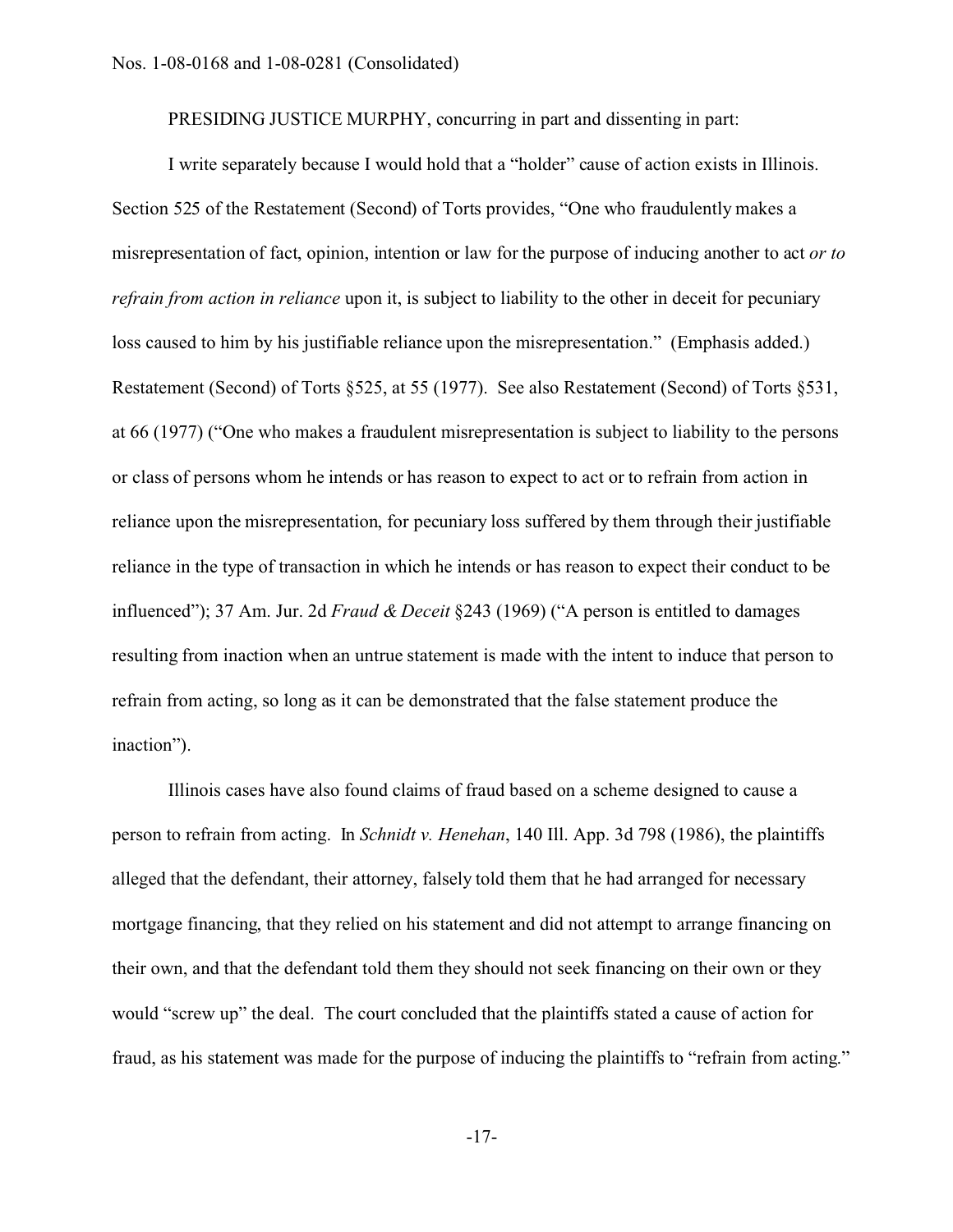*Schnidt*, 140 Ill. App. 3d at 804. See also *Chatham Surgicore, Ltd. v. Health Care Service Corp.*, 356 Ill. App. 3d 795, 804 (2005); *Wright v. Chicago Title Insurance Co.*, 196 Ill. App. 3d 920, 926 (1990).

The principle that inducing another to refrain from action is sufficient to state a cause of action for fraud should apply equally to cases where a plaintiff is induced to refrain from selling stock. In *Small*, the California Supreme Court applied the long-recognized "principle that induced forbearance can be the basis for tort liability" to misrepresentations involving corporate stock. *Small*, 30 Cal. 4th at 174, 65 P.3d at 1259, 132 Cal. Rptr. 2d at 495. See also *Rogers v. Cisco Systems, Inc.*, 268 F. Supp. 2d 1305, 1313-14 (N.D. Fla. 2003); *Gutman v. Howard Savings Bank*, 748 F. Supp. 254, 266-67 (D.N.J. 1990). "Lies [that] deceive and injure do not become innocent merely because the deceived continue to do something rather than begin to do something else. Inducement is the substance of reliance; the form of reliance--action or inaction--is not critical to the actionability of fraud." *Gutman*, 748 F. Supp. at 264.

Plaintiffs must, of course, properly plead reliance, and I agree with the majority that plaintiffs failed to do so. As *Small* reasoned:

> "In a holder's action a plaintiff must allege specific reliance on the defendants' representations: for example, that if the plaintiff had read a truthful account of the corporation's financial status the plaintiff would have sold the stock, how many shares the plaintiff would have sold, and when the sale would have taken place. The plaintiff must allege actions, as distinguished from unspoken and unrecorded thoughts and decisions, that would indicate that the plaintiff actually

> > -18-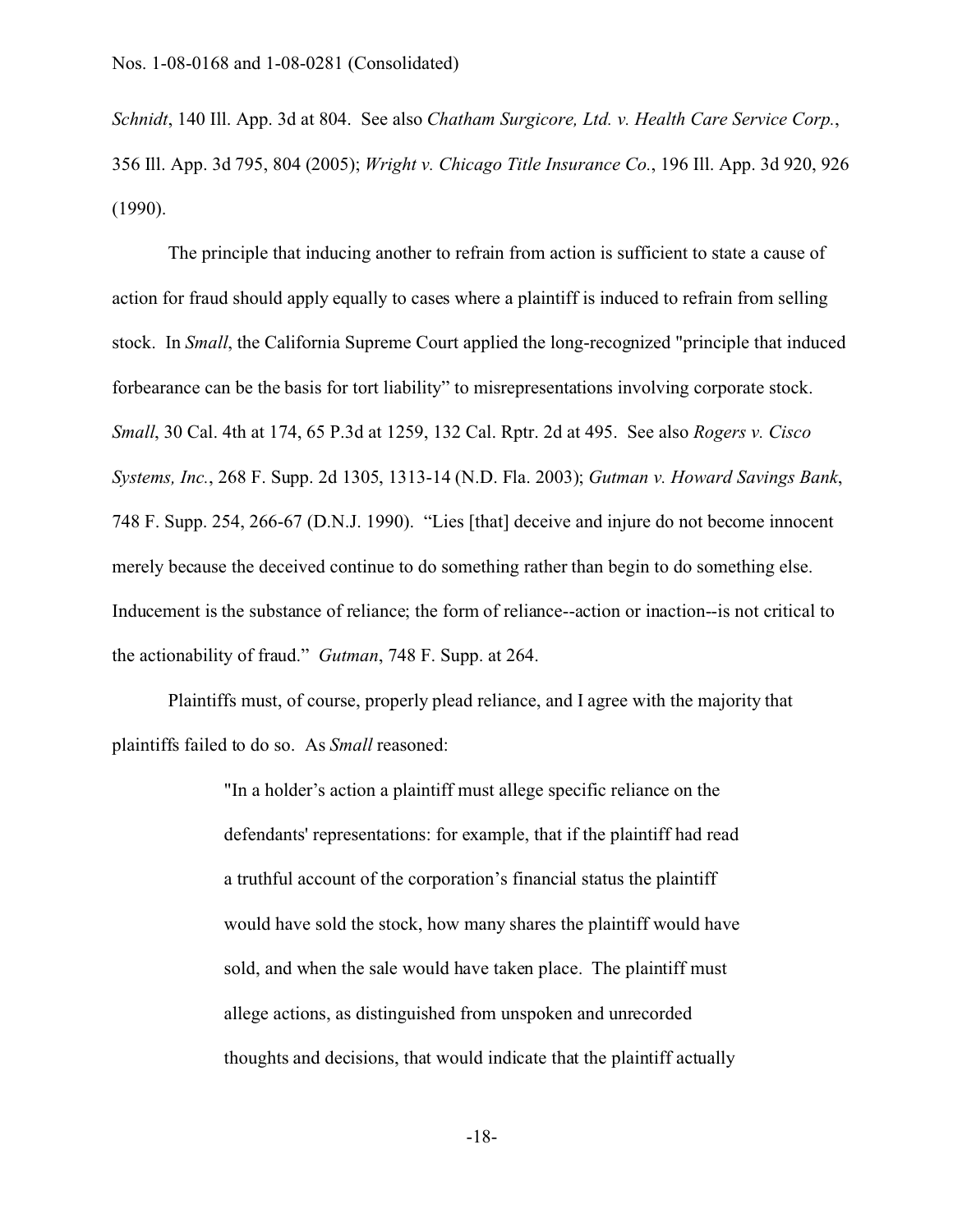relied on the misrepresentations." *Small*, 30 Cal. 4th at 184, 65 P.3d

at 1265, 132 Cal. Rptr. 2d at 503.

The requirement in a holder action that a plaintiff allege "actions, as distinguished from unspoken and unrecorded thoughts and decisions" (*Small*, 30 Cal. 4th at 184, 65 P.3d at 1265, 132 Cal. Rptr. 2d at 503), allows the court to separate "plaintiffs who actually and justifiably relied upon the misrepresentations from the general investing public, who, though they did not so rely, suffered the loss due to the decline in share value." *Rogers*, 268 F. Supp. 2d at 1314 n.18.

However, I disagree with the majority that plaintiffs have failed to adequately plead the element of damage. Plaintiffs alleged that they retained their stocks based on defendant's misrepresentations and suffered a loss when the true state of affairs was revealed and the stock price crashed. Plaintiffs have alleged a " 'loss, hurt, or harm [that] results from the injury.' " *Giammanco v. Giammanco*, 253 Ill. App. 3d 750, 758 (1993), quoting Ballatine's Law Dictionary 303 (3d ed. 1969).

As for the alleged intractability of calculating damages, the benefit-of-the-bargain and outof-pocket measures of damages are not "in all cases a perfect litmus test for the existence of compensable damage." *Giammanco*, 253 Ill. App. 3d at 763. Plaintiffs should be allowed to put several methods before the trier of fact or present expert testimony.

> "[O]nce a plaintiff holder can show that a portion of the loss is attributable to fraud, difficulty in proving the amount of the damages will not bar a cause of action. Proof will, of course, often require expert evidence. \*\*\* Experts may disagree--they often do- but that is no reason to reject a holder's cause of action." *Small*, 30

> > -19-